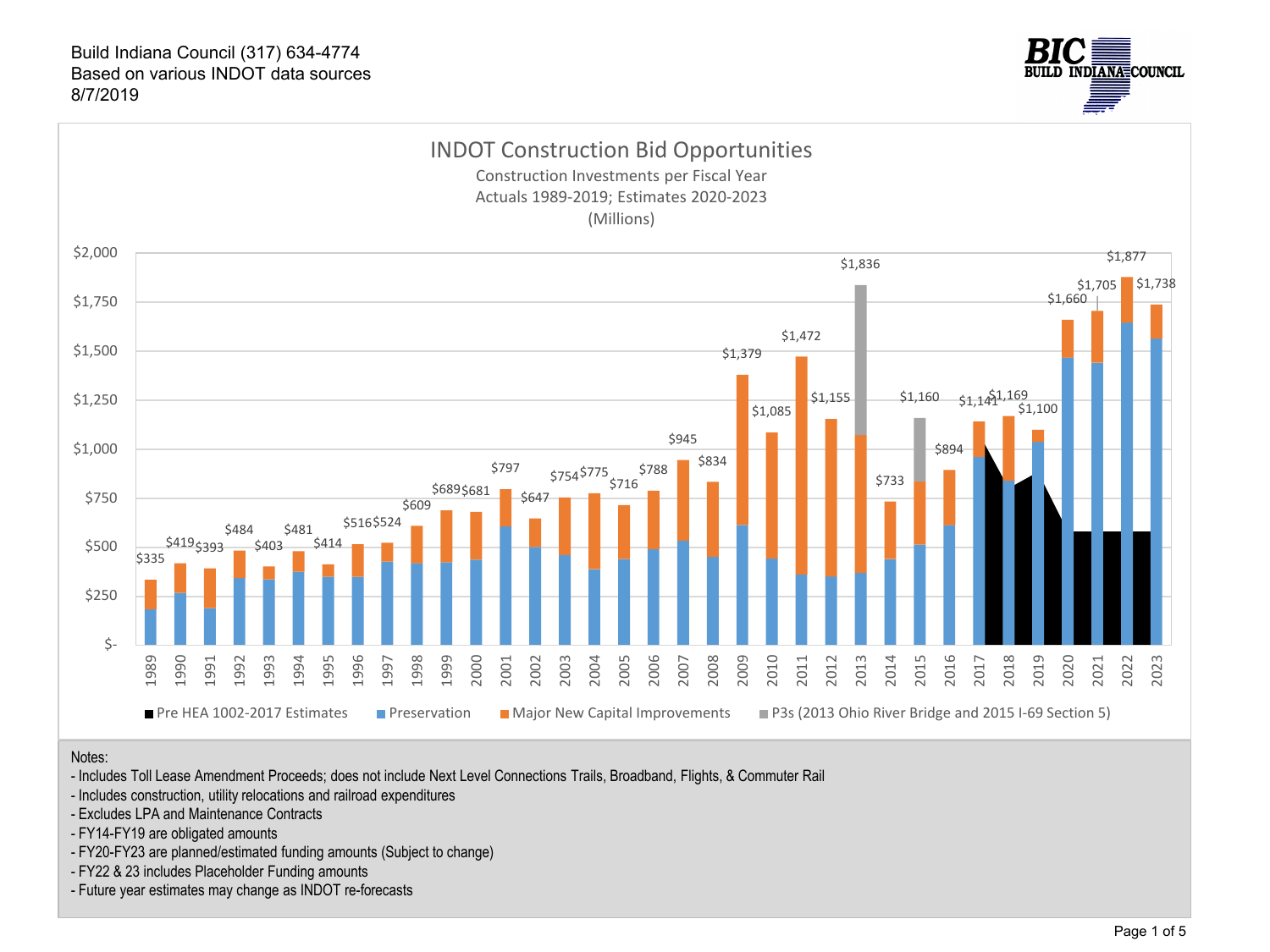![](_page_1_Picture_1.jpeg)

| <b>INDOT Preservation and Major New Program Investment</b> |     |         |            |           |    |           |                       |                                                       |    |           |    |                       |     |           |    |           |
|------------------------------------------------------------|-----|---------|------------|-----------|----|-----------|-----------------------|-------------------------------------------------------|----|-----------|----|-----------------------|-----|-----------|----|-----------|
| Fiscal Years 1989-2023 (Millions)                          |     |         |            |           |    |           |                       |                                                       |    |           |    |                       |     |           |    |           |
|                                                            |     | 1989    |            | 1990      |    | 1991      | 1992                  | 1993                                                  |    | 1994      |    | 1995                  |     | 1996      |    | 1997      |
| Preservation                                               | \$. | 183.4   | $\vert$ \$ | 268.3     |    | \$190.3   | $\zeta$<br>$343.4$ \$ | 337.1                                                 | \$ | 375.9     | \$ | 350.3                 | \$  | 350.2     | \$ | 427.2     |
| <b>Major New Capital Improvements</b>                      | Ś.  | 151.4   | Ś.         | 150.2     |    | \$202.6   | Ŝ.<br>140.5           | Ŝ.<br>65.6                                            | Ś. | 104.9     | Ś  | 63.6                  | \$. | 165.9     | \$ | 96.6      |
| P3s (2013 Ohio River Bridge and 2015 I-69 Section 5)       |     |         |            |           |    |           |                       |                                                       |    |           |    |                       |     |           |    |           |
| Total                                                      |     | \$334.8 | Ŝ.         | 418.5     |    | \$392.9   | \$<br>483.9           | Ś.<br>402.7                                           | \$ | 480.8     | \$ | 413.9                 | Ś.  | 516.1     | Ŝ. | 523.8     |
|                                                            |     |         |            |           |    |           |                       |                                                       |    |           |    |                       |     |           |    |           |
|                                                            |     | 1998    |            | 1999      |    | 2000      | 2001                  | 2002                                                  |    | 2003      |    | 2004                  |     | 2005      |    | 2006      |
| Preservation                                               | Ś.  | 419.2   | \$         | 423.9     | \$ | 436.8     | \$<br>606.9           | 5<br>501.6                                            | \$ | 461.0     | \$ | 388.0                 | \$  | 441.0     | \$ | 491.0     |
| Major New Capital Improvements                             | Ś.  | 190.2   | Ś          | 265.2     |    | $5$ 244.3 | Ś.<br>190.0           | Ŝ.<br>145.4                                           | Ŝ. | 293.0     | Ŝ. | 387.0                 | Ŝ.  | 275.0     | Ŝ. | 297.0     |
| P3s (2013 Ohio River Bridge and 2015 I-69 Section 5)       |     |         |            |           |    |           |                       |                                                       |    |           |    |                       |     |           |    |           |
| Total                                                      |     | \$609.4 | Ś.         | 689.1     |    | \$681.1   | \$<br>796.9           | \$647.0                                               |    | \$754.0   |    | \$775.0               |     | $5$ 716.0 |    | \$788.0   |
|                                                            |     | 2007    |            | 2008      |    | 2009      | 2010                  | 2011                                                  |    | 2012      |    | 2013                  |     | 2014      |    | 2015      |
| Preservation                                               | Ś.  | 534.0   | Ś.         | 451.0     | Ś. | 613.0     | Ŝ.<br>442.0           | Ś.<br>361.3                                           | \$ | 351.0     | Ś. | 370.0                 | \$  | 439.8     | Ś. | 514.1     |
| Major New Capital Improvements                             | Ś.  | 411.0   | Ś.         | 383.0     | Ś. | 766.0     | Ś.<br>643.0           | \$1,111.0                                             | \$ | 804.0     | Ś. | 703.0                 | Ŝ.  | 293.4     | Ś. | 321.0     |
| P3s (2013 Ohio River Bridge and 2015 I-69 Section 5)       |     |         |            |           |    |           |                       |                                                       |    |           | Ś. | 763.0                 |     |           |    | \$325.0   |
| Total                                                      |     | \$945.0 | Ś.         | 834.0     |    | \$1.379.0 | \$1,085.0             | \$1,472.3                                             |    | \$1.155.0 |    | $$1.836.0$ S          |     | 733.2     |    | \$1.160.1 |
|                                                            |     |         |            |           |    |           |                       |                                                       |    |           |    |                       |     |           |    |           |
|                                                            |     | 2016    |            | 2017      |    | 2018      | 2019                  | 2020                                                  |    | 2021      |    | 2022                  |     | 2023      |    |           |
| Preservation                                               | Ś.  | 612.6   | Ś.         | 961.0     | \$ | 839.3     | \$1,037.6             | \$1,467.6                                             |    | \$1,440.8 |    | \$1,645.5             |     | \$1,564.4 |    |           |
| Major New Capital Improvements                             | Ś.  | 281.7   | Ś.         | 179.8     |    | \$330.0   | Ŝ.<br>62.4            | \$191.9                                               |    | \$264.3   |    | $5$ 231.6             |     | \$173.6   |    |           |
| P3s (2013 Ohio River Bridge and 2015 I-69 Section 5)       |     |         |            |           |    |           |                       |                                                       |    |           |    |                       |     |           |    |           |
| Total                                                      |     | \$894.3 |            | \$1.140.8 |    |           |                       | $\vert$ \$1,169.3 \ \$1,100.0 \ \$1,659.5 \ \$1,705.1 |    |           |    | $$1,877.1$ $$1,738.0$ |     |           |    |           |
| Pre HEA 1002-2017 Estimates                                |     |         |            |           |    |           |                       | \$1,080.0 \$ 807.0 \$ 884.0 \$ 581.0 \$ 581.0         |    |           |    | \$581.0\$581.0        |     |           |    |           |

Notes:

- Includes Toll Lease Amendment Proceeds; does not include Next Level Connections Trails, Broadband, Flights, & Commuter Rail

- Includes construction, utility relocations and railroad expenditures

- Excludes LPA and Maintenance Contracts

- FY14-FY19 are obligated amounts

- FY20-FY23 are planned/estimated funding amounts (Subject to change)

- FY22 & 23 includes Placeholder Funding amounts

- Future year estimates may change as INDOT re-forecasts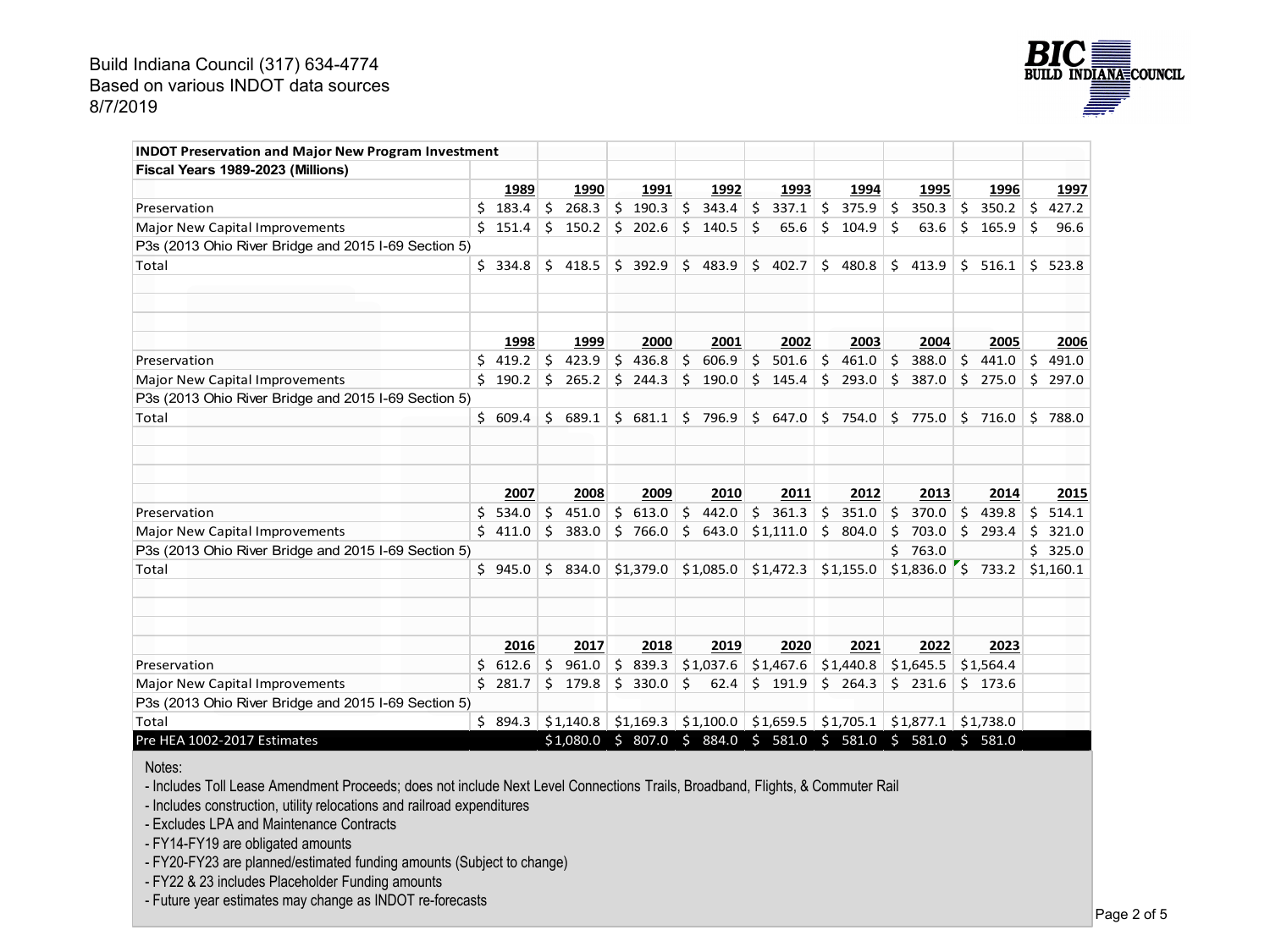![](_page_2_Picture_1.jpeg)

# INDOT Preliminary Engineering Opportunities Actuals 2008-2019; Estimates 2020-2023 (Millions)

![](_page_2_Figure_3.jpeg)

Notes:

- Includes preliminary engineering expense

- Includes Toll Lease Amendment Proceeds; does not include Next Level Connections Trails, Broadband, Flights, & Commuter Rail

- Excludes LPA and Maintenance Contracts

- FY14-FY19 are obligated amounts

- FY20-FY23 are planned/estimated funding amounts (Subject to change)
- FY 20-23 PE estimates are calculated on a rolling 3-year future CN; INDOT's programming of large projects which affect the PE estimates, drops off after FY23, thus the PE estimates for FY21 and forward are affected showing a decline
- FY22 & 23 includes Placeholder Funding amounts
- Future year estimates may change as INDOT re-forecasts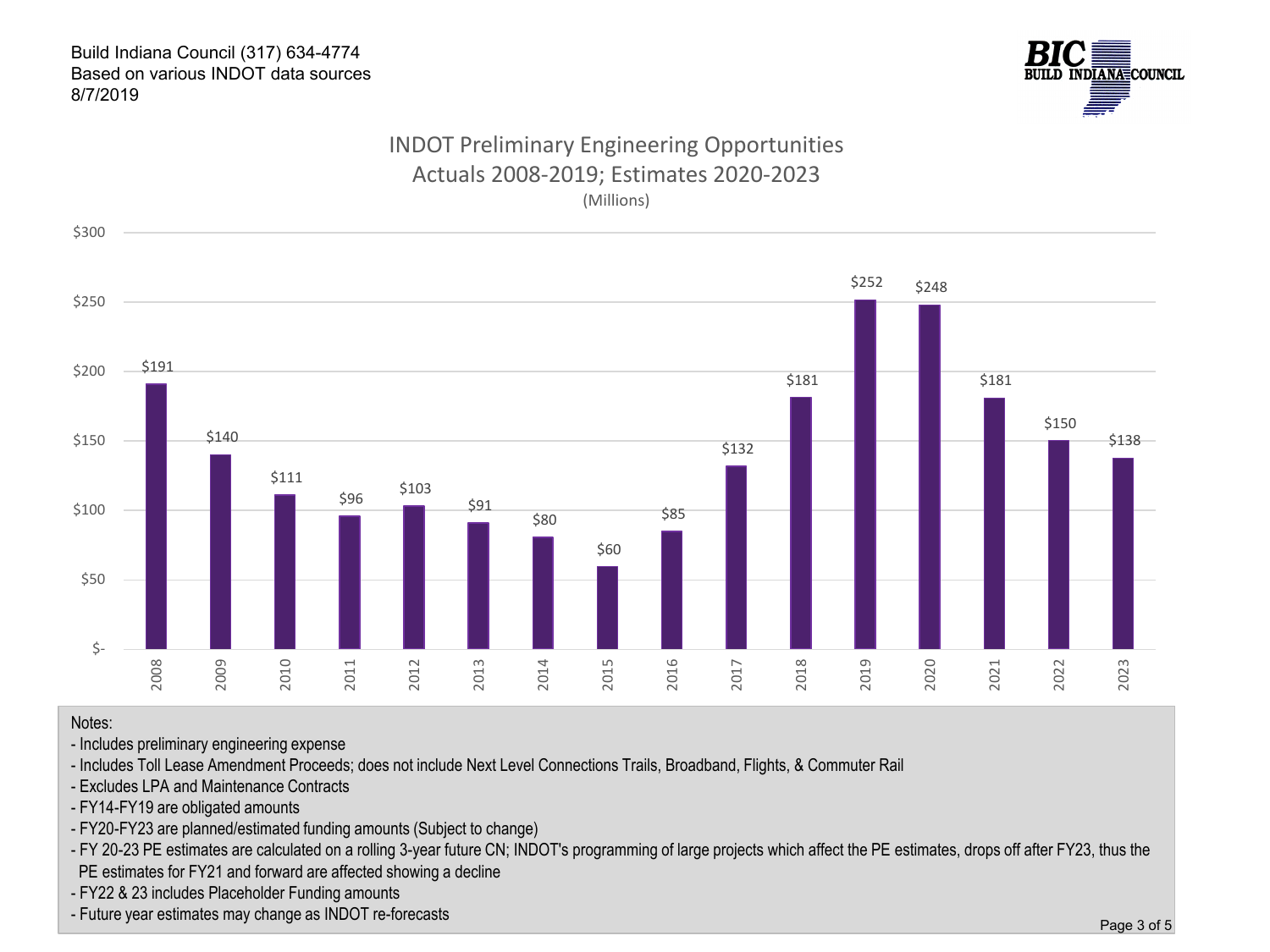![](_page_3_Picture_1.jpeg)

# INDOT Development Opportunities Actuals 2014-2019; Estimates 2020-2023 (Millions)

![](_page_3_Figure_3.jpeg)

Notes:

- Includes preliminary engineering, construction engineering, and right-of-way expense
- Includes Toll Lease Amendment Proceeds; does not include Next Level Connections Trails, Broadband, Flights, & Commuter Rail
- Excludes LPA and Maintenance Contracts
- FY14-FY19 are obligated amounts
- FY20-FY23 are planned/estimated funding amounts (Subject to change)
- FY 20-23 PE estimates are calculated on a rolling 3-year future CN; INDOT's programming of large projects which affect the PE estimates, drops off after FY23, thus the PE estimates for FY21 and forward are affected showing a decline
- FY22 & 23 includes Placeholder Funding amounts
- Future year estimates may change as INDOT re-forecasts